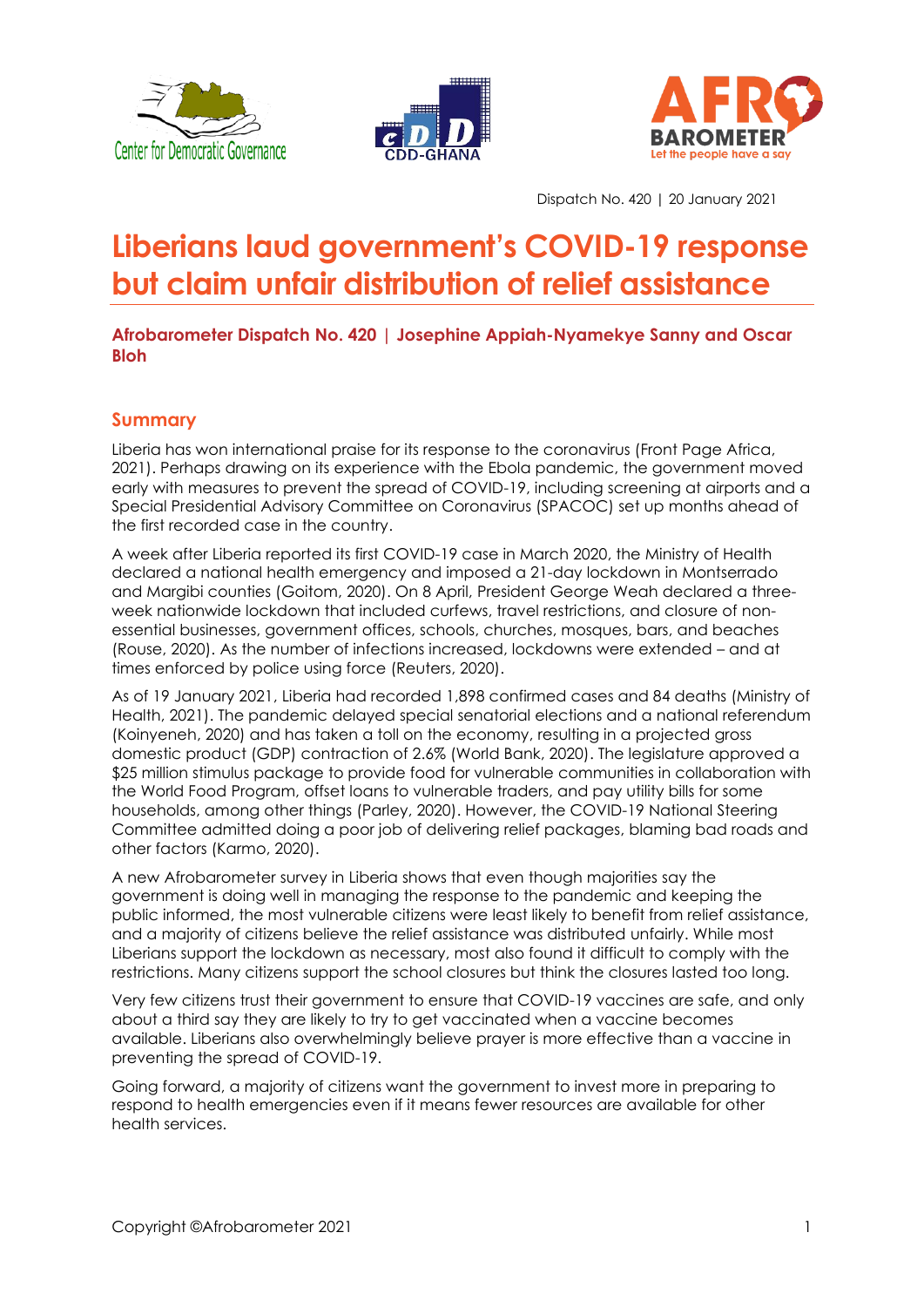

# **Afrobarometer surveys**

Afrobarometer is a pan-African, nonpartisan survey research network that provides reliable data on African experiences and evaluations of democracy, governance, and quality of life. Seven rounds of surveys were completed in up to 38 countries between 1999 and 2018, and Round 8 surveys are currently underway. Afrobarometer conducts face-to-face interviews in the language of the respondent's choice.

The Afrobarometer team in Liberia, led by the Center for Democratic Governance, interviewed a nationally representative, random, stratified probability sample of 1,200 adult Liberians between October and December 2020. A sample of this size yields country-level results with a margin of error of +/-3 percentage points at a 95% confidence level. Previous standard surveys were conducted in Liberia in 2008, 2012, 2015, and 2018.

## **Key findings**

- Three in 100 citizens (3%) say they or a member of their household became ill with COVID-19, and a quarter (25%) say they lost income because of the pandemic.
- About eight in 10 Liberians (81%) say they and their households found it "difficult" or "very difficult" to comply with COVID-19 lockdown restrictions.
	- o But a similar majority (83%) "agree" or "strongly agree" that the lockdown was necessary, in spite of the toll it took on the economy and people's livelihoods.
- Seven in 10 (71%) also "somewhat support" or "strongly support" the closure of schools to limit the spread of the coronavirus.
	- o But most think the period during which schools were closed was "somewhat too long" (23%) or "much too long" (59%).
- Fewer than one in 10 Liberians (9%) say they or their households received government assistance during the pandemic.
- About eight in 10 (78%) say the benefits of government programs to support people during the COVID-19 pandemic were not fairly distributed.
- Majorities say the government is doing "fairly well" or "very well" in managing the response to the pandemic (64%) and keeping the public informed (80%).
- But only two in 10 Liberians (20%) say they trust the government "somewhat" or "a lot" to ensure that any COVID-19 vaccine is safe before it is used in the country.
	- o Only one-third (34%) say they are likely to try to get vaccinated if a vaccine becomes available.
- Almost nine in 10 citizens (86%) say prayer is more effective than a vaccine would be in preventing COVID-19 infection, including 61% who think prayer is "much more effective."
- Majorities "agree" or "strongly agree" that in times of a health emergency like the COVID-19 pandemic, it is justified for the government to use the police or armed forces to enforce public health measures (84%), to postpone elections or limit political campaigning (81%), and to censor media reporting (71%).
- Two-thirds (66%) say the government needs to invest more in preparing to respond to health emergencies like COVID-19, even if it means fewer resources are available for other health services.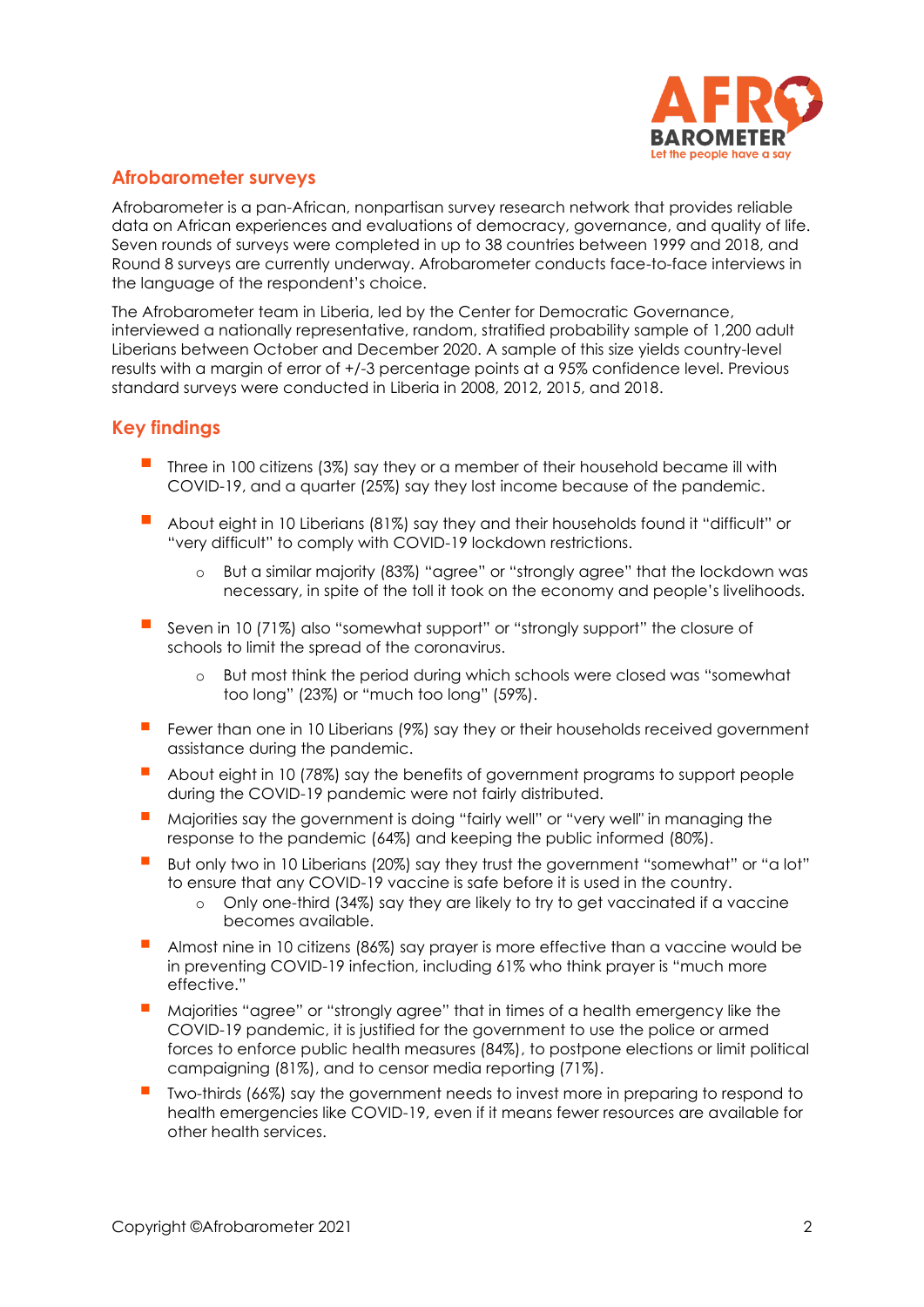

## **Awareness**

Almost all Liberians say they are "very well informed" (82%) or "somewhat well informed" (13%) about the COVID-19 pandemic and efforts to combat it (Figure 1). Only one in 20 citizens (5%) say they are "not very well" or "not at all" informed about the pandemic.

Awareness of the pandemic is widespread across key socio-demographic groups. However, urban citizens are more likely to be "very well informed" than rural dwellers (88% vs. 78%) (Figure 2). Being "very well informed" about the pandemic also increases with one's level of education (92% among citizens with post-secondary education vs. 73% among those with no formal education) and is less common among senior citizens (75%).





*Respondents were asked: How well informed would you say you are about the coronavirus, or the COVID-19 pandemic, and efforts to combat it?*



## **Figure 2: Awareness of COVID-19** | by socio-demographic group | Liberia | 2020

*Respondents were asked: How well informed would you say you are about the coronavirus, or the COVID-19 pandemic, and efforts to combat it?*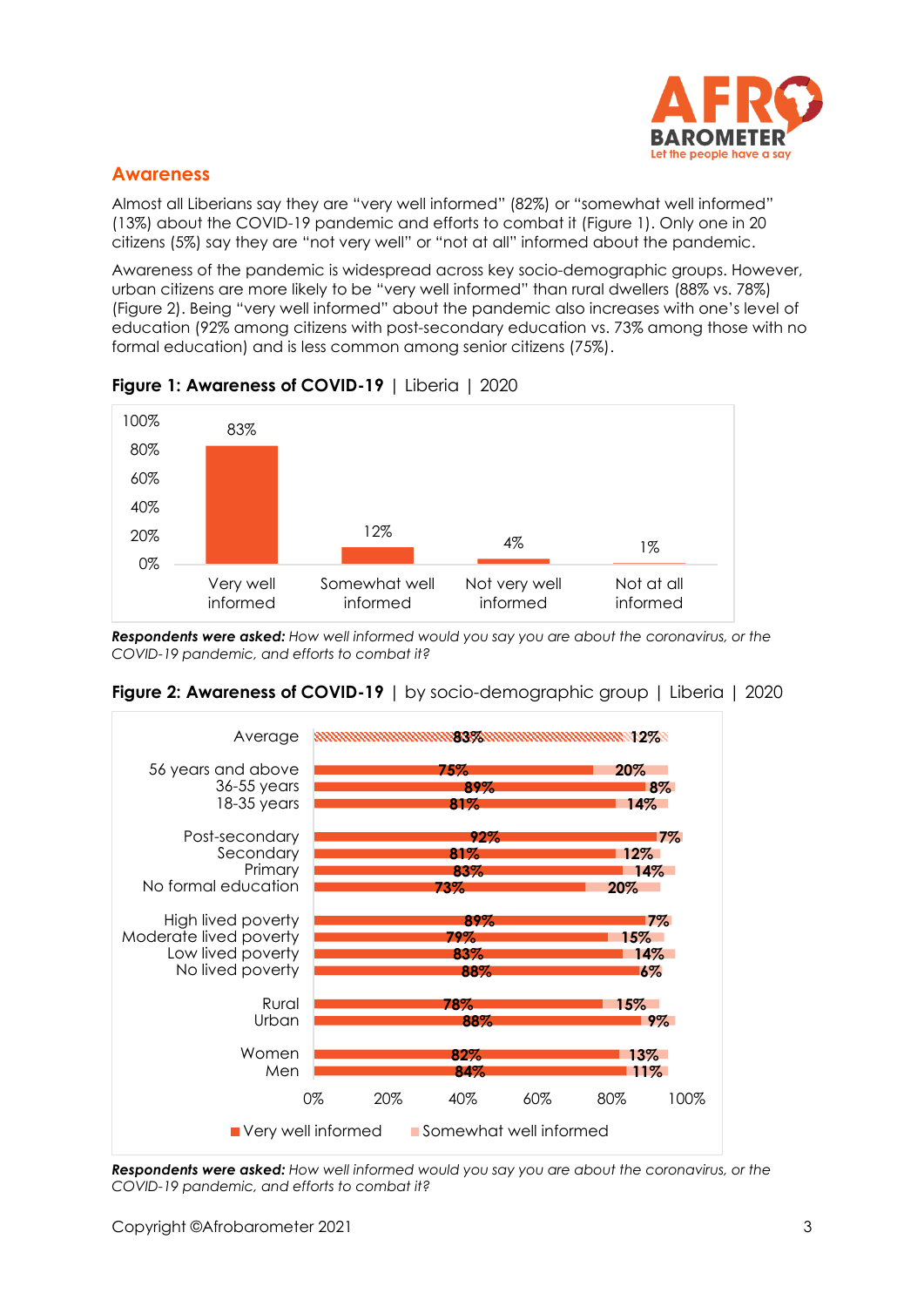

# **Impact**

Three in 100 citizens (3%) say they or a member of their household became ill with COVID-19, while a quarter (25%) say they lost a job, business, or primary source of income as a result of the pandemic (Figure 3). The report of loss of income decreases with age (20% among citizens aged 56 and above vs. 26% among those aged 18-35) (Figure 4). It is also more common among citizens with no formal education (35%), men (28%), and urban residents (29%) compared to those with at least a primary education (22%-27%), women (23%), and rural residents (22%).



## **Figure 3: Impacts of the pandemic** | Liberia | 2020

*Respondents were asked: Please tell me if you personally or any other member of your household have been affected in any of the following ways by the COVID-19 pandemic: Became ill with COVID-19? Temporarily or permanently lost a job, business or primary source of income?*

#### **Figure 4: Lost income due to the pandemic** | by socio-demographic group | Liberia | 2020



*Respondents were asked: Please tell me if you personally or any other member of your household have been affected in any of the following ways by the COVID-19 pandemic: Became ill with COVID-19? Temporarily or permanently lost a job, business or primary source of income? (% "yes")*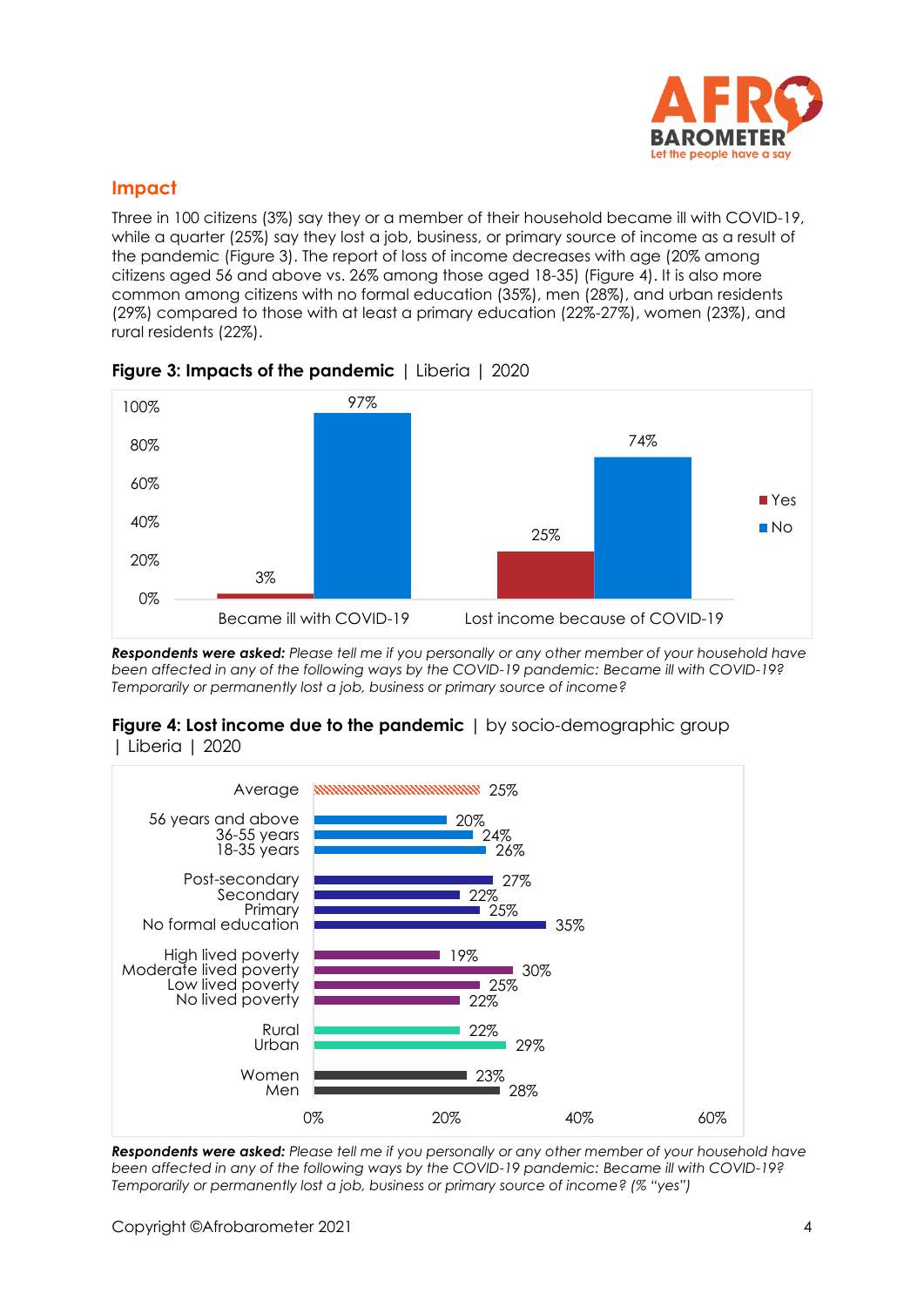

# **Lockdowns and school closures**

About eight in 10 Liberians (81%) say they and their households found it "difficult" or "very difficult" to comply with lockdown restrictions or curfews imposed by government to limit the spread of COVID-19 (Figure 5). Only one in six (16%) say compliance was "easy" or "very easy."

Urban residents (86%) and highly educated citizens (85%) are more likely than rural dwellers (76%) and the less educated (75%-81%) to report that it was difficult to comply with the lockdown restrictions (Figure 6).



**Figure 5: Compliance with lockdown or curfew restrictions** | Liberia | 2020

*Respondents were asked: How easy or difficult was it for you and your household to comply with the lockdown or curfew restrictions imposed by the government?*

#### **Figure 6: Difficulty complying with lockdown restrictions |** by socio-demographic group | Liberia | 2020



*Respondents were asked: How easy or difficult was it for you and your household to comply with the lockdown or curfew restrictions imposed by the government? (% who say "difficult" or "very difficult")*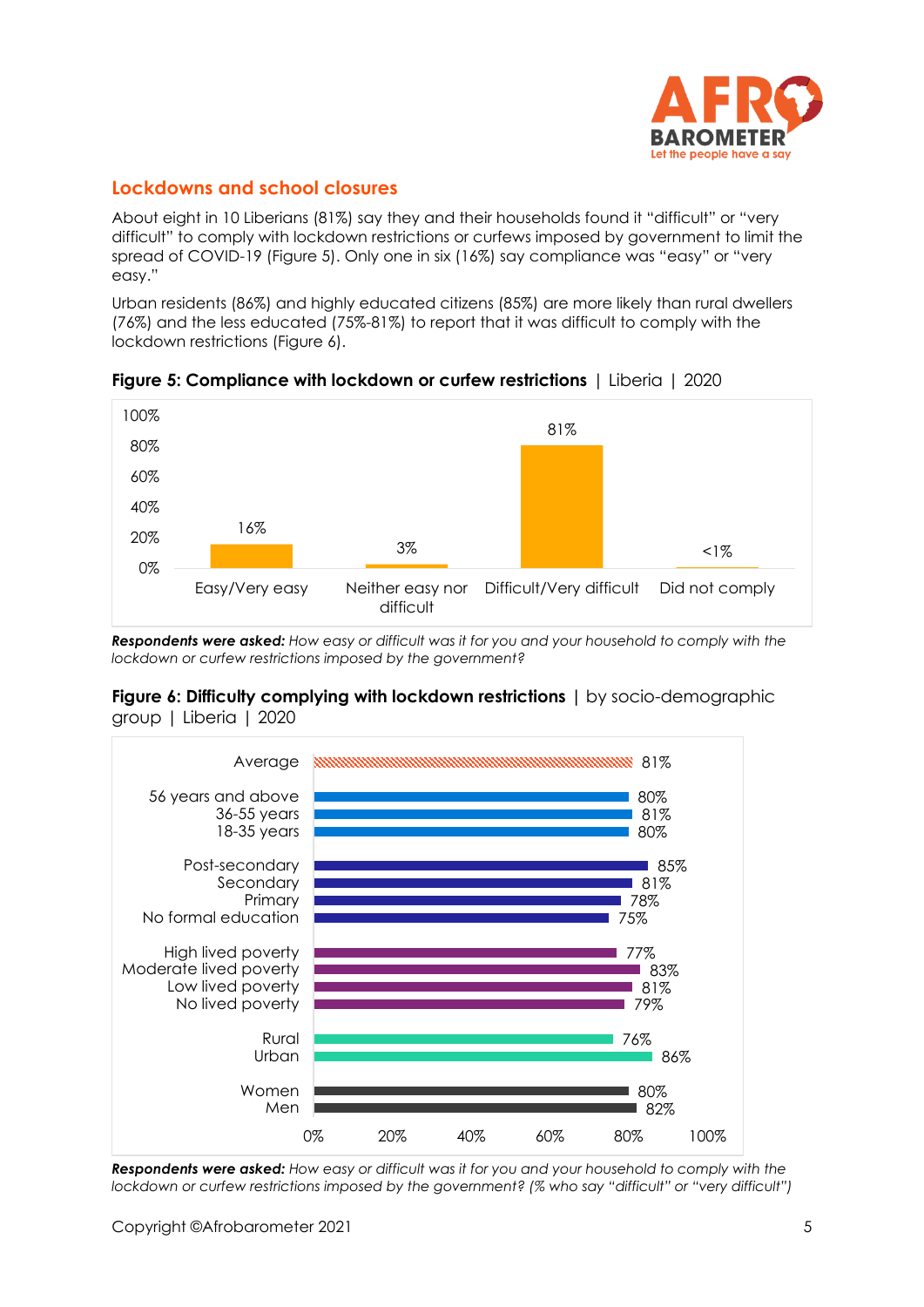

Even though most citizens found it difficult to comply with the restrictions, a similar majority (83%) "agree" or "strongly agree" that the lockdown was necessary even if it took a toll on the economy and people's livelihoods (Figure 7). Only one in eight citizens (13%) disagree with this view.



# **Figure 7: Support for lockdown** | Liberia | 2020

*Respondents were asked: Please tell me whether you agree or disagree with the following statement: Even if the lockdown or curfew had negative impacts on the economy and people's livelihoods, it was necessary to limit the spread of COVID-19?*

A large majority (71%) also support the closure of schools to limit the spread of COVID-19, including almost half (46%) who "strongly support" this decision (Figure 8). Only about three in 10 (28%) oppose closing the schools.

However, many are not happy about the duration of the school closure. Eight in 10 citizens think the period during which schools were closed was "somewhat too long" (23%) or "much too long" (59%) (Figure 9). One in 10 (11%) say the duration was just about right, while one in 20 (6%) think it was "somewhat too short" or "much too short."



## **Figure 8: Support for school closures** | Liberia | 2020

*Respondents were asked: Did you support or oppose the government's decision to close schools in an effort to limit the spread of COVID-19?*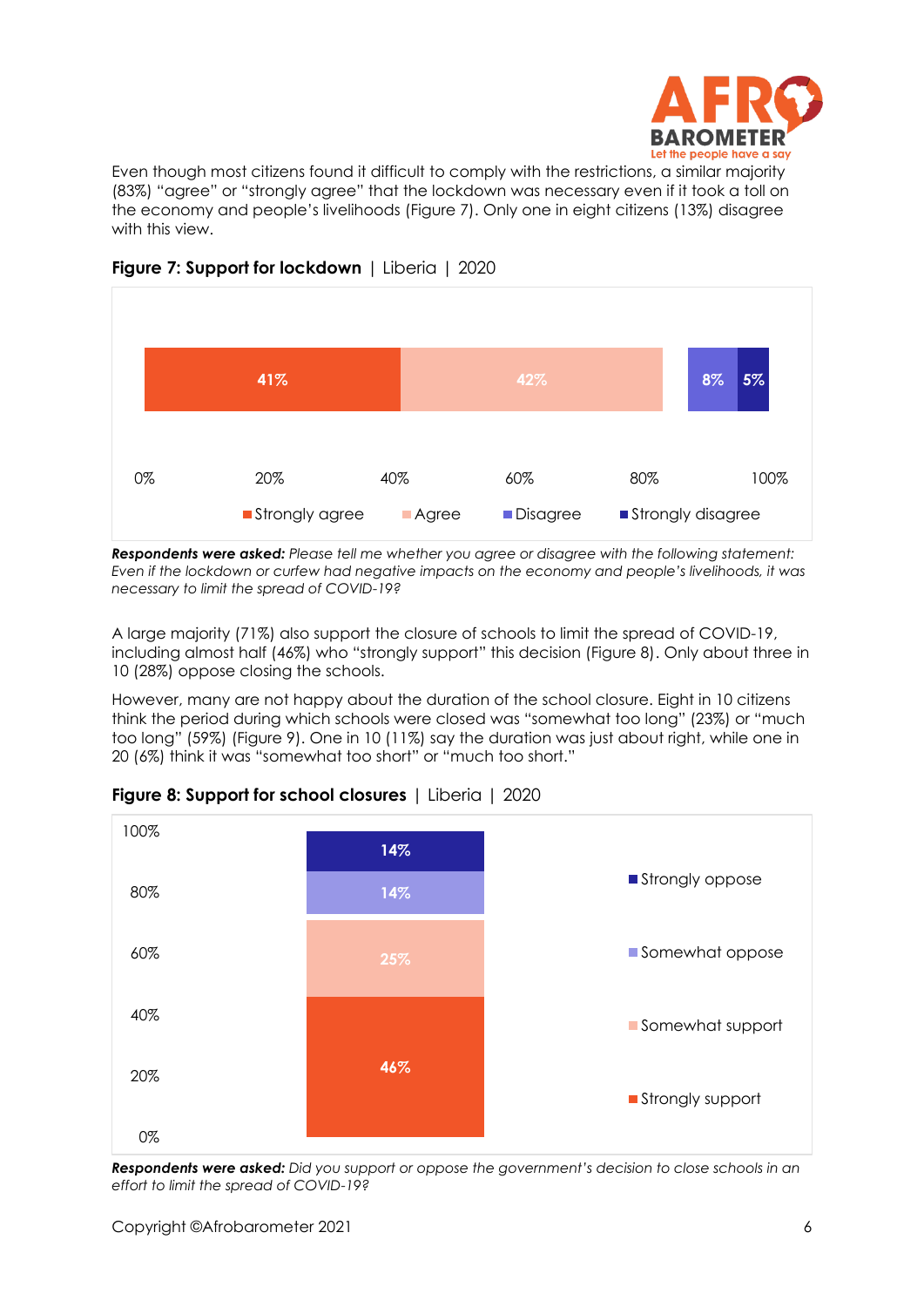



## **Figure 9: Length of school closures** | Liberia | 2020

*Respondents were asked: In your opinion, was the period during which schools were closed too long or too short?*

## **Government assistance and performance**

Fewer than one in 10 Liberians (9%) say they or their households received government assistance during the pandemic, while 91% did not receive any assistance (Figure 10).

Contrary to the intent to provide relief for vulnerable groups during the pandemic, the most vulnerable appear to have benefited less from the relief packages. Economically well-off citizens (those experiencing no lived poverty1) (16%) are twice as likely as relatively poorer citizens (those experiencing low, moderate, or high lived poverty) (7%-9%) to report receiving assistance (Figure 11). Urban residents were twice as likely as rural dwellers to receive relief (12% vs. 6%). And only 1% of those aged over 55 say they received assistance.



**Figure 10: Received government assistance** | Liberia | 2020

*Respondents were asked: Since the start of the COVID-19 pandemic, have you or your household*  received any assistance from government, like food, cash payments, relief from bill payments, or other *assistance that you were not normally receiving before the pandemic?*

**<sup>1</sup>** Afrobarometer's Lived Poverty Index (LPI) measures respondents' levels of material deprivation by asking how often they or their families went without basic necessities (enough food, enough water, medical care, enough cooking fuel, and a cash income) during the preceding year. For more on lived poverty, see Mattes (2020).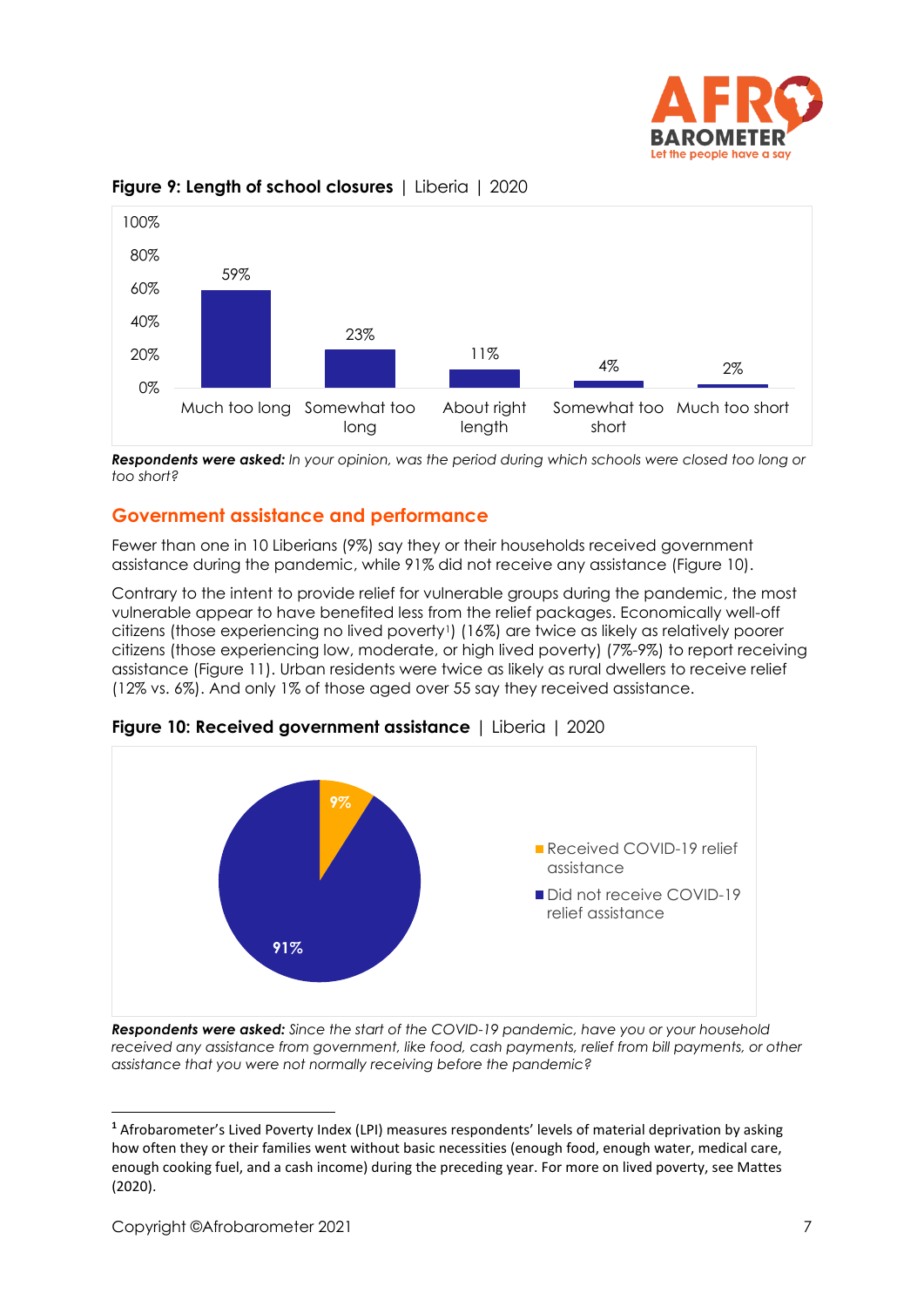





*Respondents were asked: Since the start of the COVID-19 pandemic, have you or your household*  received any assistance from government, like food, cash payments, relief from bill payments, or other *assistance that you were not normally receiving before the pandemic? (% "yes")*

About eight in 10 citizens (78%) say the benefits of government programs to support people during the COVID-19 pandemic were not distributed fairly (Figure 12). This includes 67% who think the distribution of benefits was "very unfair." Only one in 10 (11%) say the benefits were distributed fairly.



**Figure 12: Fairness of government assistance** | Liberia | 2020

*Respondents were asked: Do you think that the benefits of government programs to support people during the COVID-19 pandemic, for example through food packages or cash payments, have been distributed fairly, or that the distribution was unfair, for example by favoring certain groups or regions?*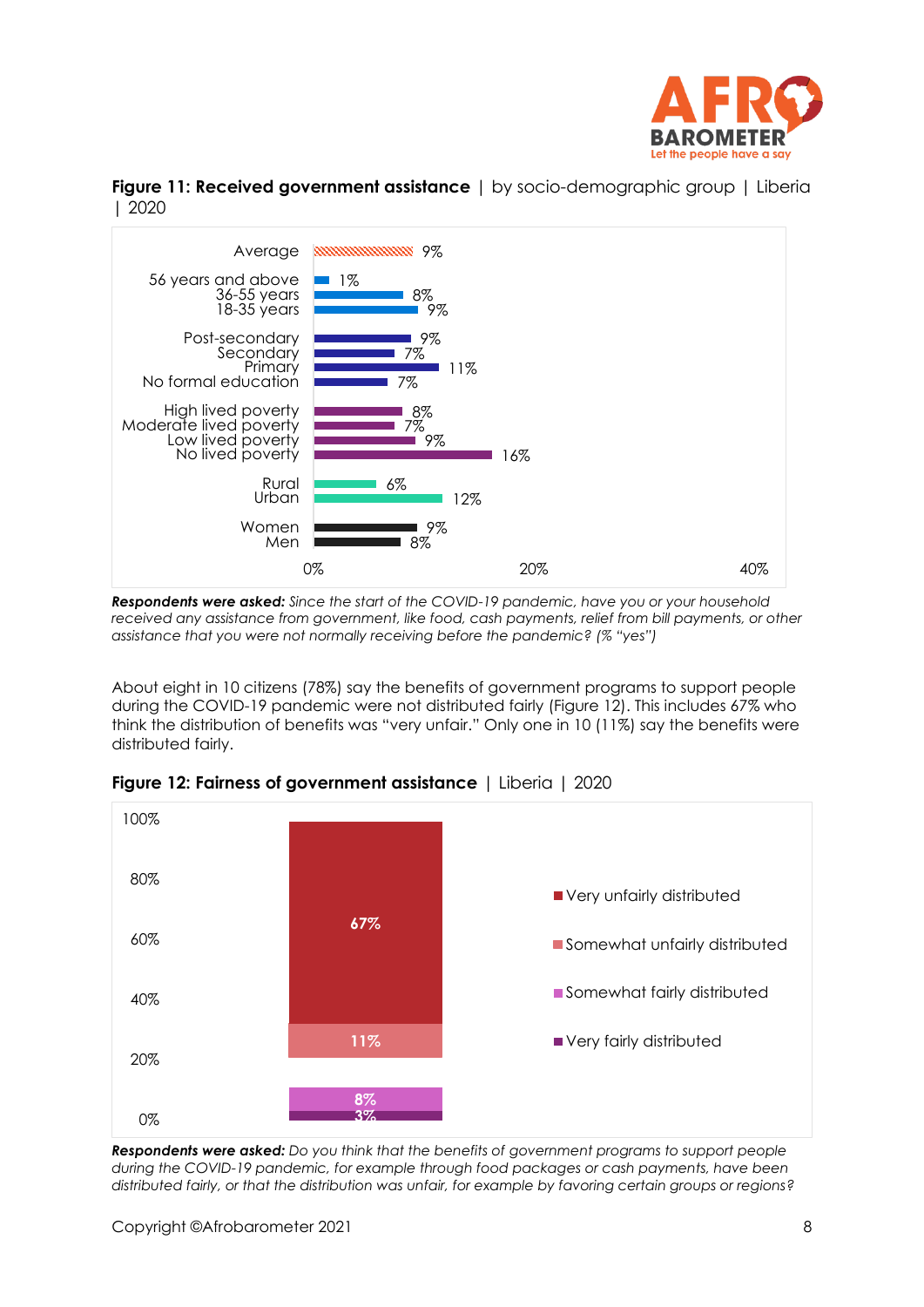

The view that assistance was not distributed fairly is more common among highly educated citizens (83%) than among their less educated counterparts (76%-77%) (Figure 13). It is also slightly more common among urban residents (81%) and women (80%) than among rural residents (76%) and men (77%).





*Respondents were asked: Do you think that the benefits of government programs to support people during the COVID-19 pandemic, for example through food packages or cash payments, have been distributed fairly, or that the distribution was unfair, for example by favoring certain groups or regions? (% who say "somewhat unfairly" or "very unfairly")*

Public perceptions of the government's efforts in fighting COVID-19 are mixed. Overall, almost two-thirds (64%) of citizens say the government is doing "fairly well" or "very well" in managing the response to the pandemic. And even more (80%) praise the government's

performance in keeping the public informed (Figure 14).

Do your own analysis of Afrobarometer data – on any question, for any country and survey round. It's easy and free at www.afrobarometer.org/online-data-analysis.

However, public trust in the government's official statistics on the number of COVID-19 infections and deaths is low. Only three in 10 (30%) say they trust these figures "a lot" or "somewhat," while 69% say they trust the statistics just "a little bit" or "not at all."

A large majority (81%) also think that "some"

or "a lot" of the resources that were available for combatting the COVID-19 pandemic were lost or stolen due to corruption among government officials.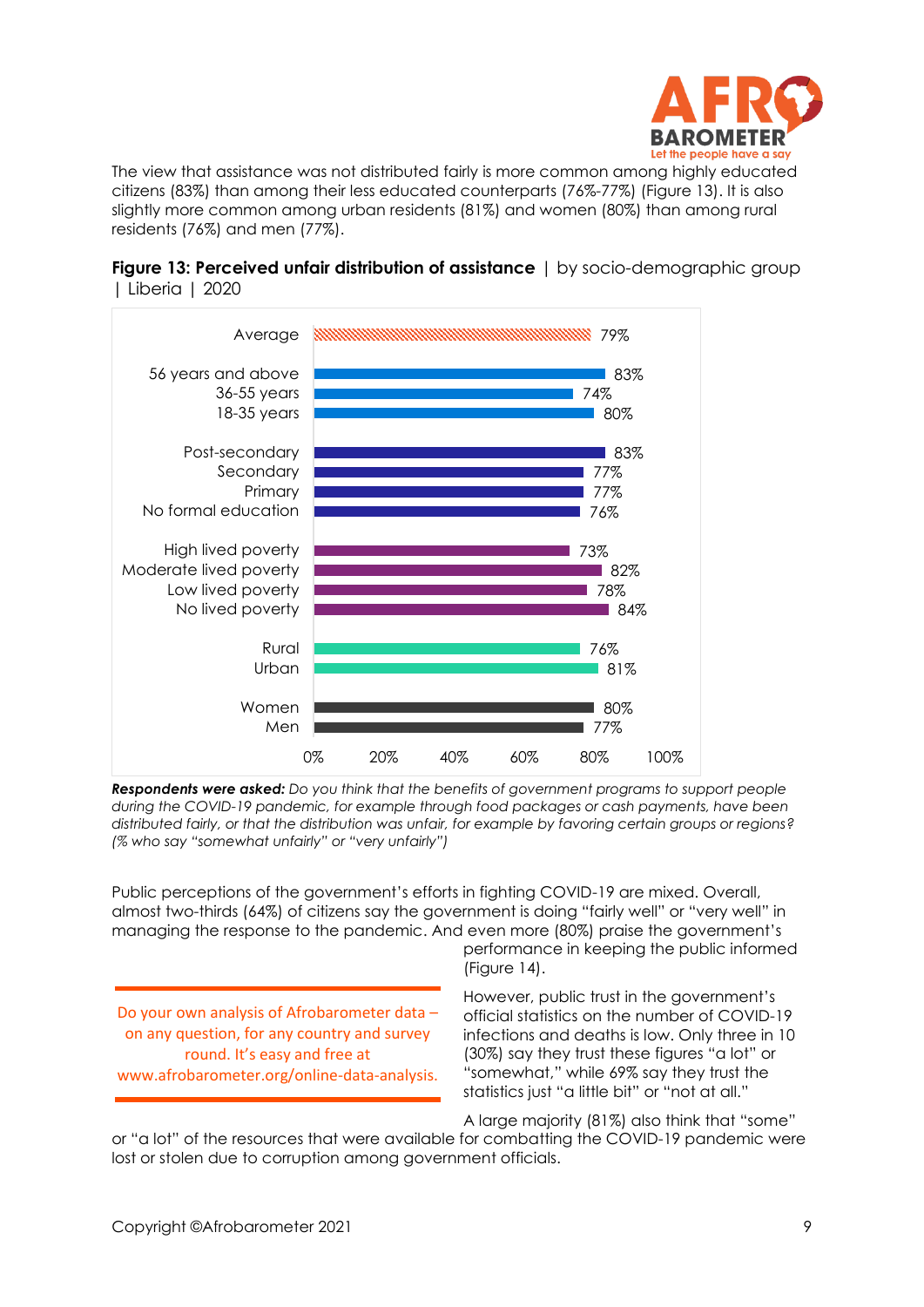





#### *Respondents were asked:*

*How well or badly would you say the current government has handled the following matters since the start of the COVID-19 pandemic, or haven't you heard enough to say: Managing the response to the COVID-19 pandemic? Keeping the public informed about COVID-19?*

*How much do you trust the official statistics provided by government on the number of infections and deaths due to the COVID-19 pandemic?*

*Considering all of the funds and resources that were available to the government for combatting and responding to the COVID-19 pandemic, how much do you think was lost or stolen due to corruption among government officials?*

## **Vaccines**

Only two in 10 Liberians (20%) say they trust the government "somewhat" or "a lot" to ensure that any COVID-19 vaccine is safe before it is used in the country (Figure 15). And only onethird (34%) say they are likely to try to get vaccinated if a vaccine becomes available and the government says it is safe, while 66% say they are not likely to do so.



## **Figure 15: Attitudes toward COVID-19 vaccines** | Liberia | 2020

## *Respondents were asked:*

*How much do you trust the government to ensure that any vaccine for COVID-19 that is developed or offered to Liberian citizens is safe before it is used in this country? If a vaccine for COVID-19 becomes available and the government says it is safe, how likely are you to try to get vaccinated?*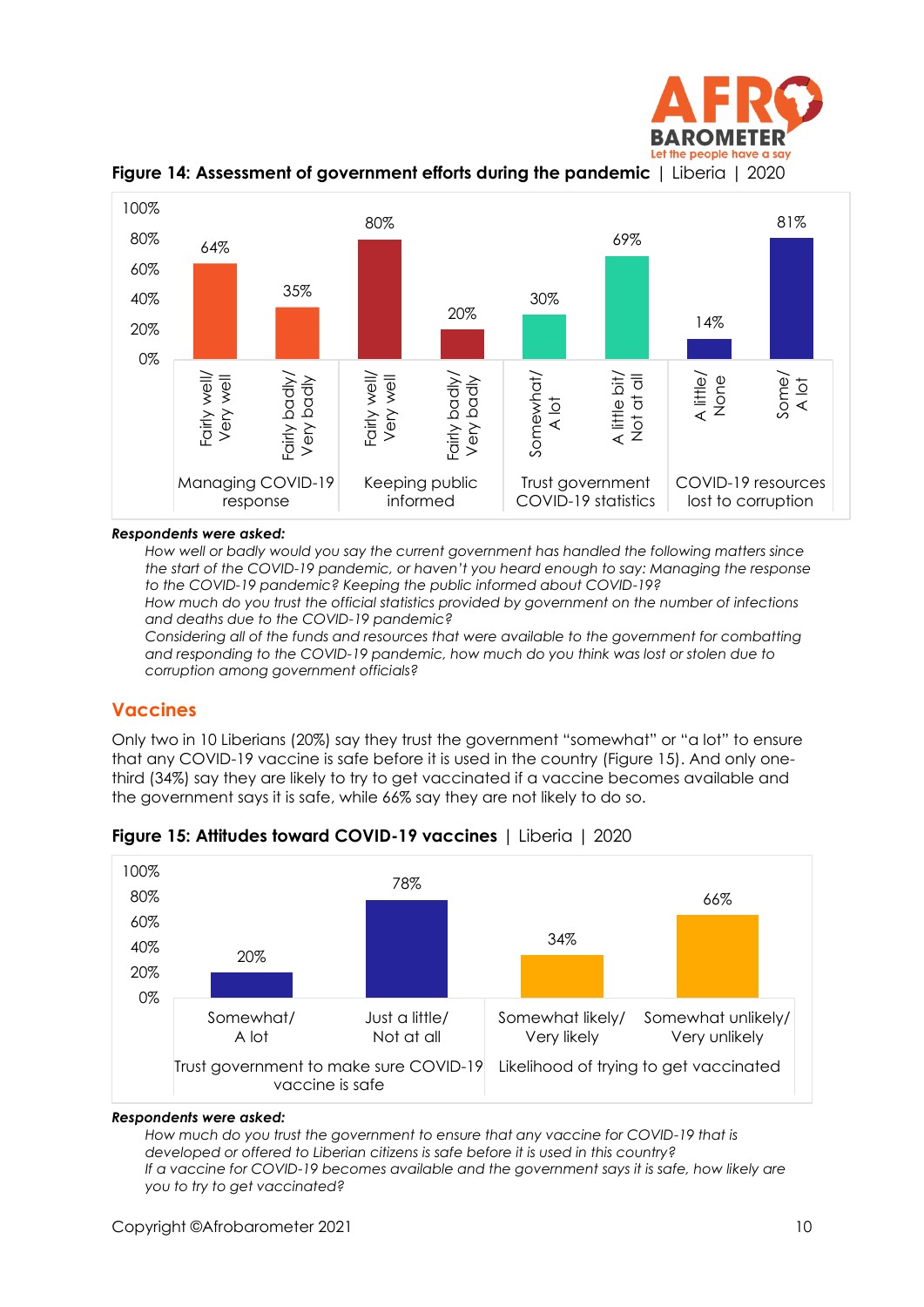

An overwhelming majority (86%) of Liberians say prayer is more effective than a vaccine would be in preventing COVID-19 infection, including 61% who believe that prayer is "much more effective" (Figure 16).





*Respondents were asked: Some people think that prayer is an effective way to alter events in the world. Others put more faith in science to solve problems. Some people believe in both. What about you? Do you think that prayer is more effective or less effective than a vaccine would be in preventing COVID-19 infection?*

Reluctance to get vaccinated increases with age (79% of those aged 56 years and above vs. 62% of those aged 18-35) and decreases with one's level of education (72% of citizens with no formal education vs. 58% of those with post-secondary education) (Figure 17). Citizens experiencing moderate or high lived poverty (72%) are also more unlikely to try to get vaccinated than the economically better off (57%-60%).

The view that prayer is more effective than a vaccine dominates across key demographic groups but is particularly high among citizens experiencing no lived poverty (96%).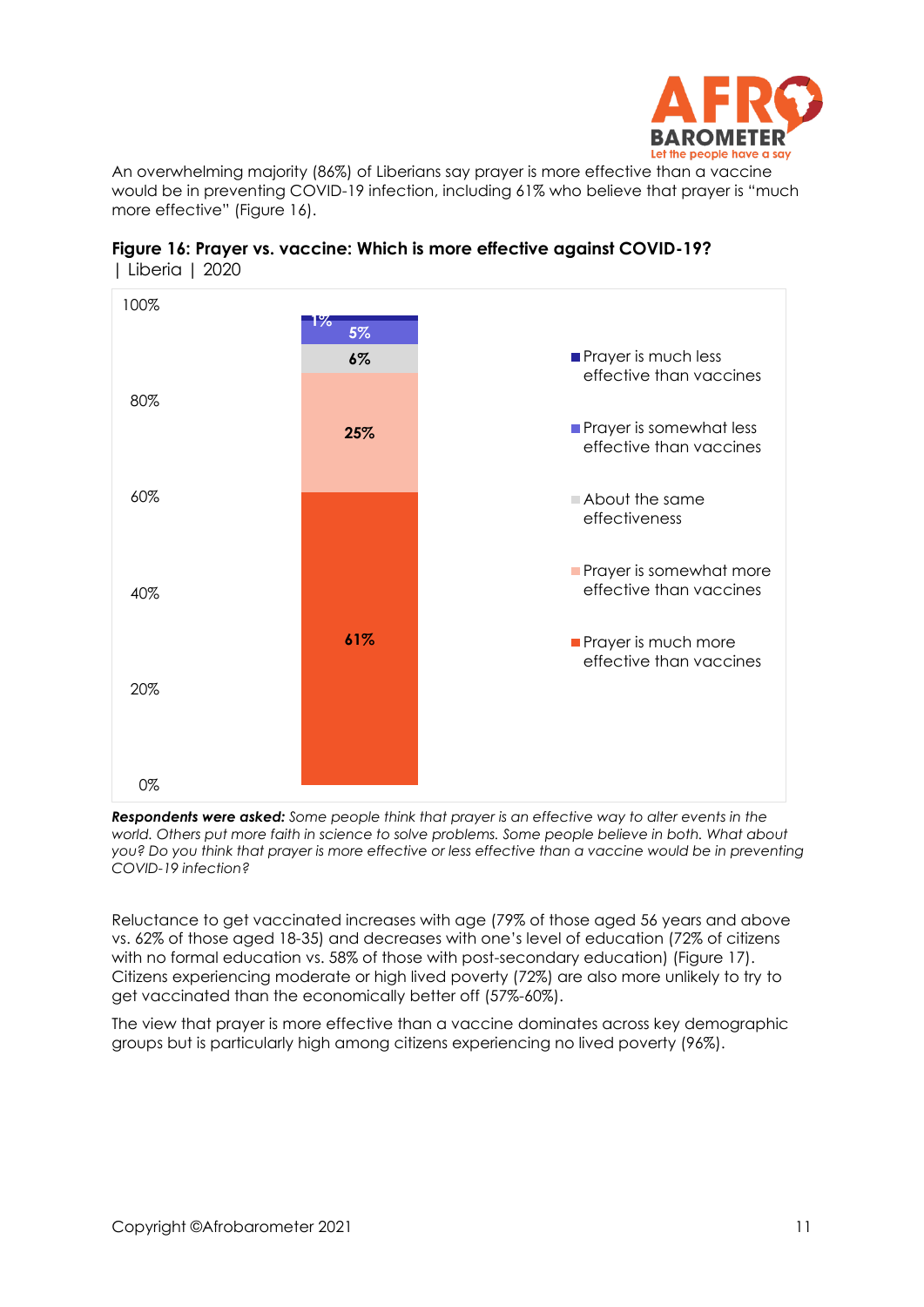



# **Figure 17: Not likely to get vaccinated; believe prayer is more effective** | by socio-

#### *Respondents were asked:*

*If a vaccine for COVID-19 becomes available and the government says it is safe, how likely are you to try to get vaccinated? (% who say "somewhat unlikely" or "very unlikely") Do you think that prayer is more effective or less effective than a vaccine would be in preventing COVID-19 infection? (% who say prayer is "somewhat more effective" or "much more effective")*

## **Restricting freedoms and democracy?**

In their bid to enforce compliance with lockdown restrictions, some security forces reportedly meted out inhumane treatment to citizens (Harmon, 2020). However, most citizens "agree" or "strongly agree" that in times of a health emergency like the COVID-19 pandemic, it is justified for the government to use the police or armed forces to enforce public health measures (84%), as well as to postpone elections or limit political campaigning (81%) and censor media reporting (71%) (Figure 18).

Liberians are divided as to whether the pandemic might provide cover for politicians' ulterior motives. While half (49%) say they are "somewhat" or "very" worried that politicians might use the pandemic as an opportunity to increase their wealth or power or to permanently restrict freedoms or political competition, the same proportion (49%) are "not very worried" or "not at all worried" about that (Figure 19).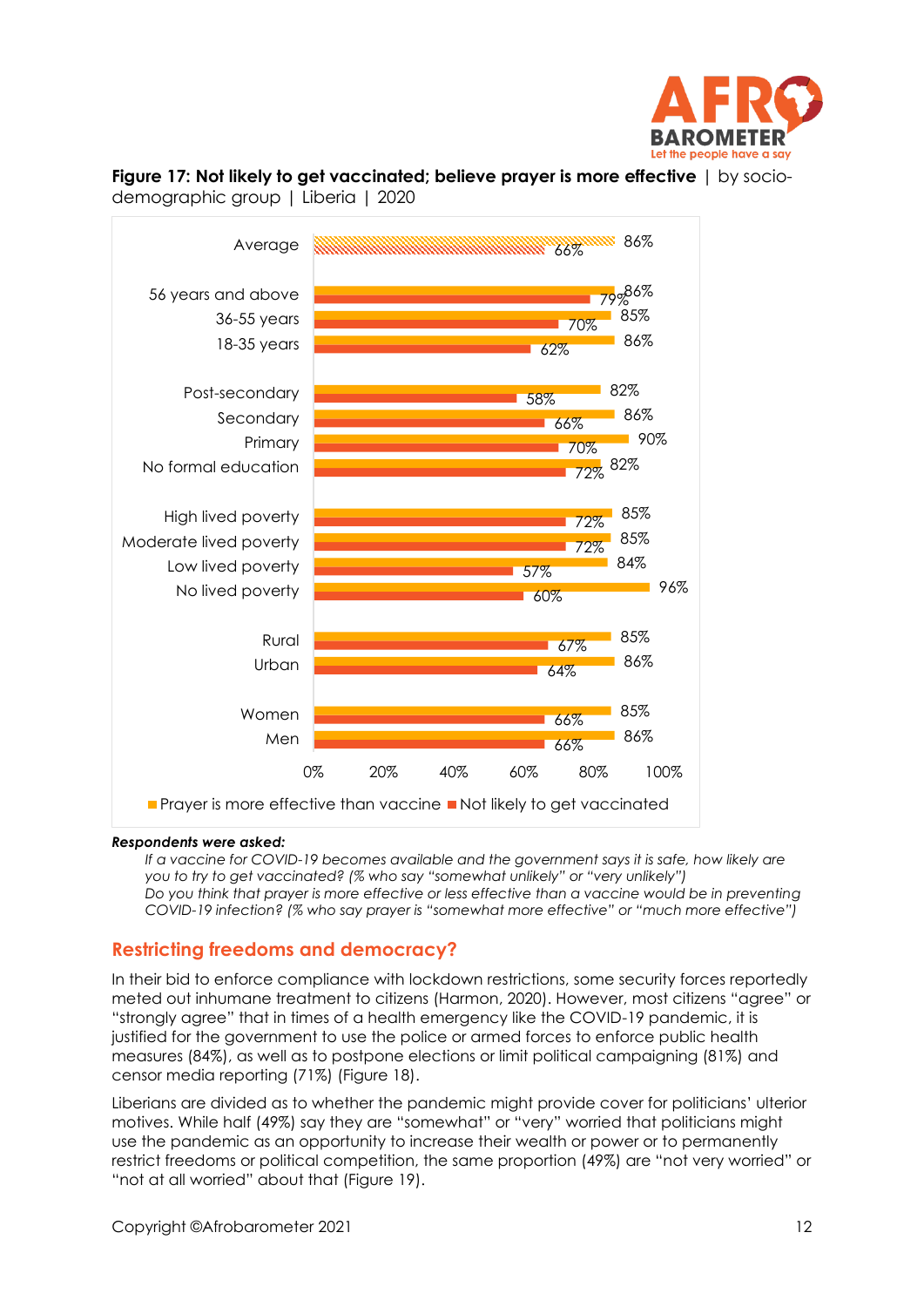



#### **Figure 18: Restrict freedoms during health emergency?** | Liberia | 2020

*Respondents were asked: When the country is facing a public health emergency like the COVID-19*  pandemic, do you agree or disagree that it is justified for the government to temporarily limit *democracy or democratic freedoms by taking the following measures:*

*Censoring media reporting?*

*Using the police and security forces to enforce public health mandates like lockdown orders, mask requirements, or restrictions on public gatherings?*

*Postponing elections or limiting political campaigning?*



## **Figure 19: Worried about politicians' intentions?** | Liberia | 2020

*Respondents were asked: In some countries, people have been worried that governments and politicians are trying to take advantage of the COVID-19 pandemic to increase their wealth or power, or to permanently restrict freedoms or political competition. What about you? How worried are you, if at all, that the following things are taking place or might take place in Liberia: Politicians are using the pandemic as an opportunity to increase their power and authority?*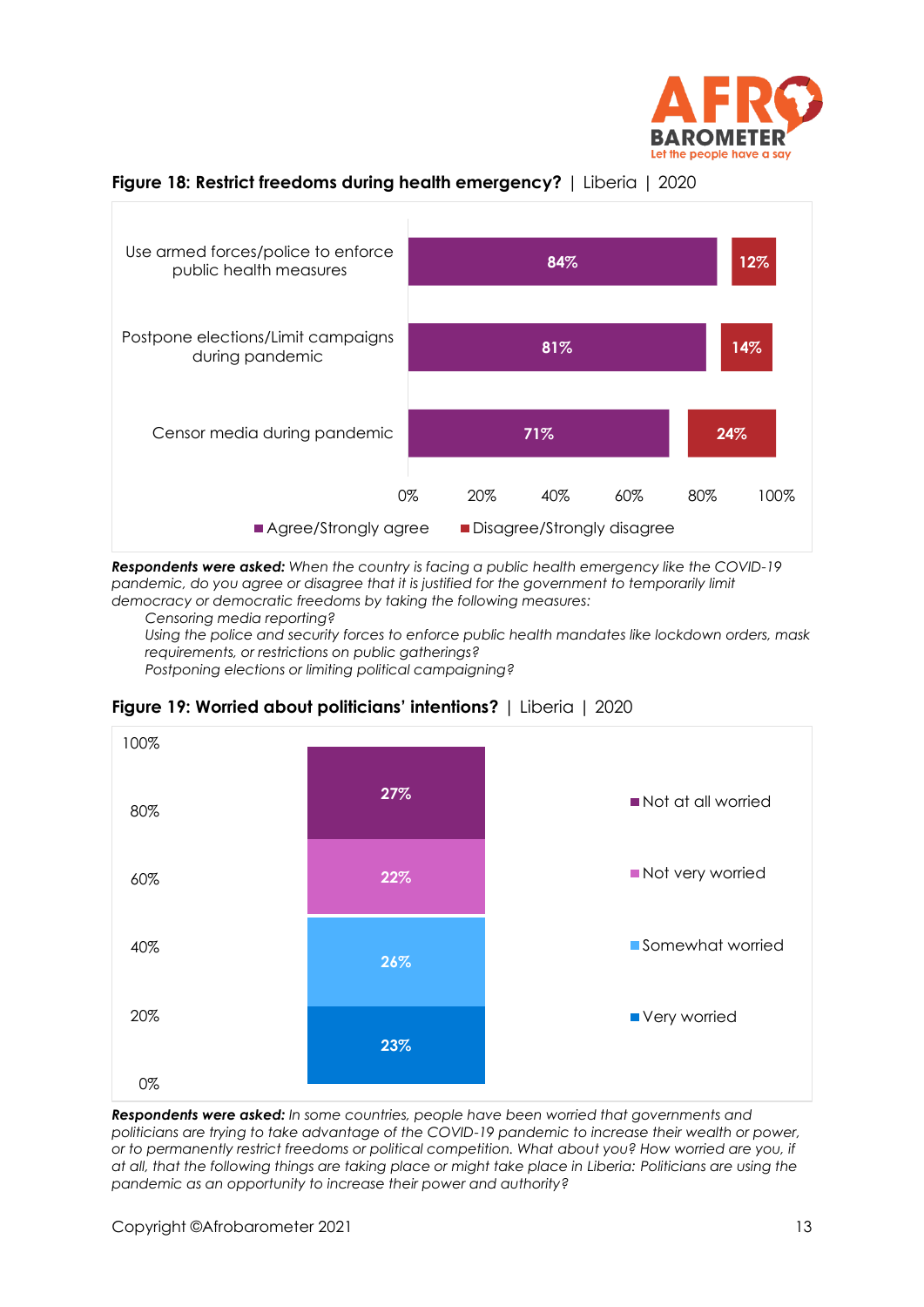

# **Looking ahead**

Looking ahead, only a quarter (24%) of citizens anticipate that the pandemic will be "somewhat serious" or "very serious" in Liberia in the next six months (Figure 20). Nonetheless, a majority would prioritize funding to prepare for health emergencies like COVID-19 over other health needs. Two-thirds (66%) "agree" or "strongly agree" that the government needs to invest more in such preparations, even if it means fewer resources are available for other health services.



## **Figure 20: Future impacts of COVID-19** | Liberia | 2020

#### *Respondents were asked:*

*Looking ahead, how serious of a problem do you think the COVID-19 pandemic will be for Liberia over the next six months?*

*Do you agree or disagree with the following statement: Our government needs to invest more of our health resources in special preparations to respond to health emergencies like COVID-19, even if it means fewer resources are available for other health services.*

# **Conclusion**

New Afrobarometer survey findings show that a majority of Liberians approve of the government's performance in managing the response to the COVID-19 pandemic, including necessary lockdowns. But most believe that COVID-19 relief was not distributed fairly. Betteroff citizens and urban residents were about twice as likely as the poor and rural residents to benefit from this assistance, and older citizens appear to have been largely overlooked. This suggests that appropriate data was not used to properly target or identify the vulnerable groups that the initiative was intended to assist.

The study also shows a less-than-encouraging attitude toward vaccines: Few Liberians trust their government to ensure that COVID-19 vaccines are safe, and only one-third say they are likely to try to get vaccinated. Most say prayer is more effective than a vaccine in preventing the spread of COVID-19. If mass vaccination is to succeed, the government, civil society, and media will have to sensitize the public to increase confidence in vaccines and enhance uptake when they become available.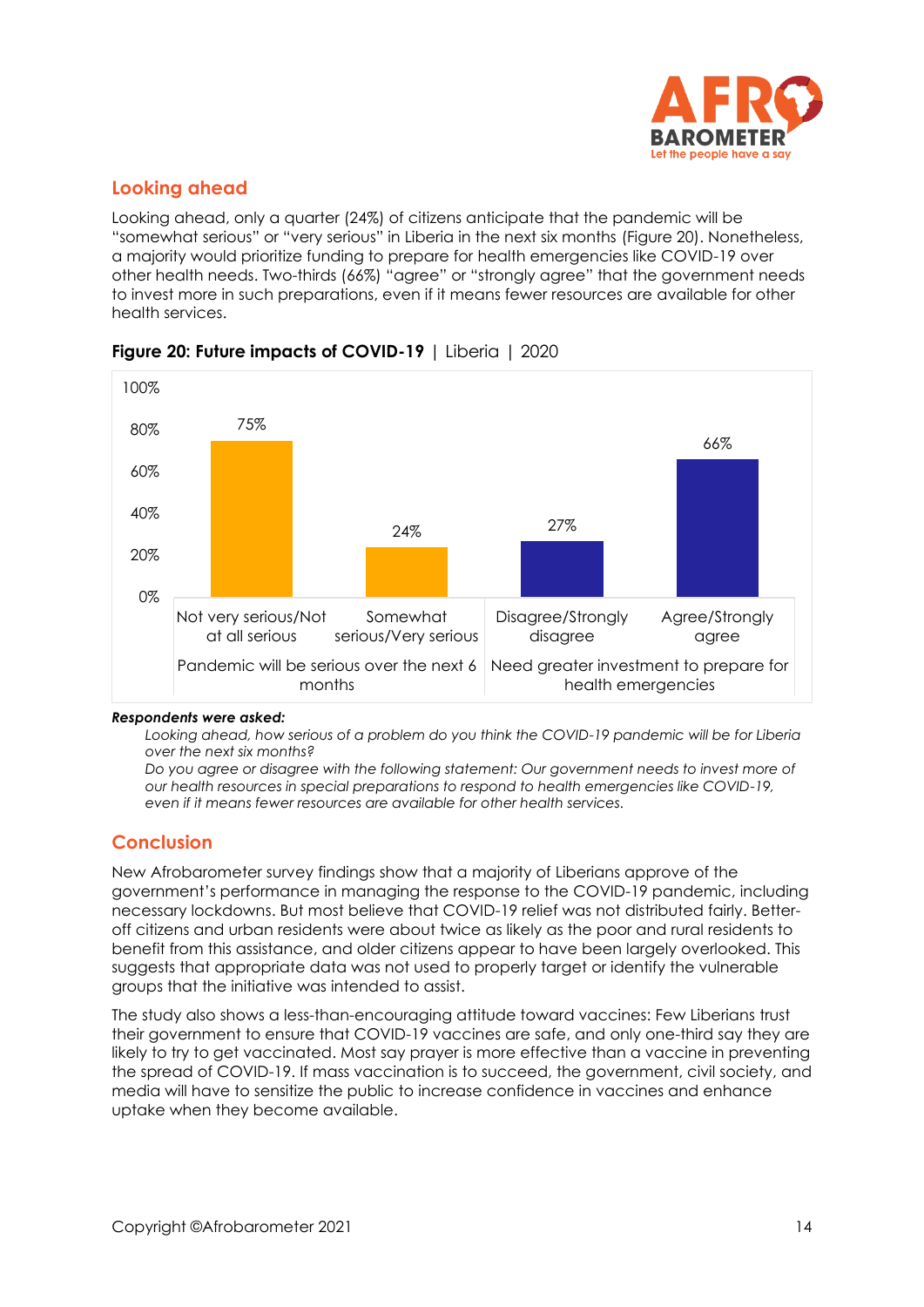

# **References**

- Front Page Africa. (2020). [Former Center for Disease Control boss hails Liberia for COVID-19](https://frontpageafricaonline.com/news/former-center-for-disease-control-boss-hails-liberia-for-covid-19-prevention/)  [prevention.](https://frontpageafricaonline.com/news/former-center-for-disease-control-boss-hails-liberia-for-covid-19-prevention/) 4 January.
- Goitom, H. (2020). [Liberia government measures to contain the spread of COVID-19.](https://blogs.loc.gov/law/2020/05/liberia-government-measures-to-contain-the-spread-of-covid-19/) 5 May.
- Harmon, W. Q. (2020)[. Liberia: State security brutality mars early days of lockdown.](https://allafrica.com/stories/202004150490.html) Daily Observer. 15 April.
- Karmo, H. (2020). [Liberia: Sen. Varney Sherman expresses disappointment in stimulus package](https://frontpageafricaonline.com/news/liberia-sen-varney-sherman-expresses-disappointment-in-stimulus-package-distribution-minister-tarpeh-admits-delinquency/)  [distribution, Minister Tarpeh admits delinquency.](https://frontpageafricaonline.com/news/liberia-sen-varney-sherman-expresses-disappointment-in-stimulus-package-distribution-minister-tarpeh-admits-delinquency/) Front Page Africa. 7 October.
- Koinyeneh, G. (2020). [Liberia: Legislature adopts resolution postponing midterm senatorial](https://frontpageafricaonline.com/news/liberia-legislature-adopts-resolution-postponing-midterm-senatorial-elections-referendum-to-december-2020/)  [elections, referendum to December 2020.](https://frontpageafricaonline.com/news/liberia-legislature-adopts-resolution-postponing-midterm-senatorial-elections-referendum-to-december-2020/) Front Page Africa. 24 June.
- Mattes, R. (2020)[. Lived poverty on the rise: Decade of living-standard gains ends in Africa.](http://afrobarometer.org/publications/pp62-lived-poverty-rise-decade-living-standard-gains-ends-africa) Afrobarometer Policy Paper No. 62.
- Ministry of Health. (2021). [Coronavirus \(COVID-19\) situational reports.](https://moh.gov.lr/documents/reports/covid-19-reports/)
- Parley, W. W. (2020). [Liberia: Weah offloads stimulus package for lockdown.](https://allafrica.com/stories/202004150438.html) New Dawn. 15 April.
- Reuters. (2020). [Liberia coronavirus lockdown off to chaotic start.](https://www.reuters.com/article/us-health-coronavirus-liberia/liberia-coronavirus-lockdown-off-to-chaotic-start-idUSKCN21U0QU) 12 April.
- Rouse, L. (2020)[. Liberia braces for coronavirus with defunct health system.](https://www.aljazeera.com/news/2020/4/3/liberia-braces-for-coronavirus-with-defunct-health-system) Aljazeera. 3 April.
- World Bank. (2020)[. Amid COVID-19 pandemic, Liberia has a chance for a robust recovery, says New](https://www.worldbank.org/en/news/press-release/2020/07/30/amid-covid-19-pandemic-liberia-has-a-chance-for-a-robust-recovery-says-new-world-bank-report)  [World Bank report.](https://www.worldbank.org/en/news/press-release/2020/07/30/amid-covid-19-pandemic-liberia-has-a-chance-for-a-robust-recovery-says-new-world-bank-report) 30 July.